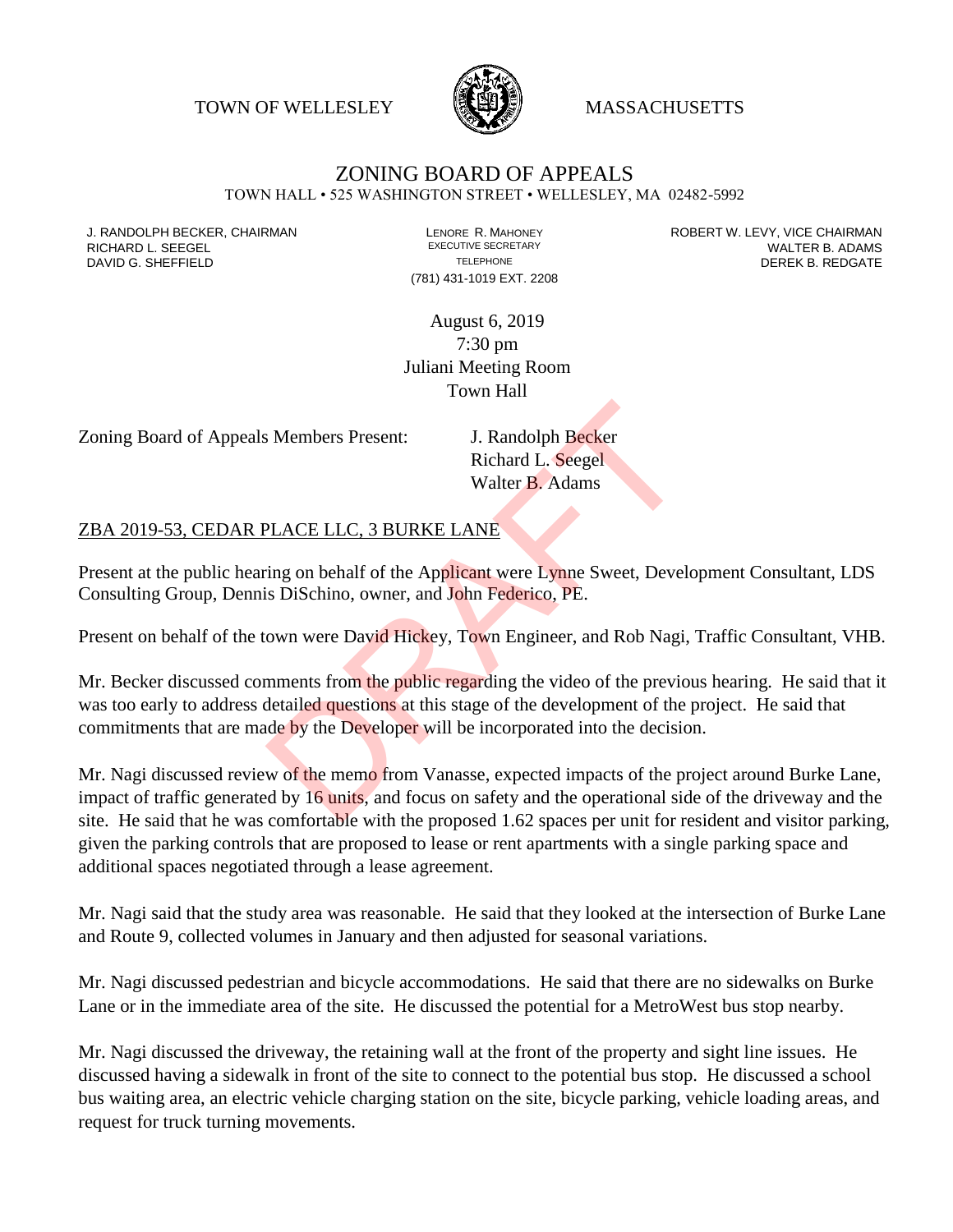Mr. Nagi discussed coordination with the property manager to ensure that tenants are not all moving at the same time.

Mr. Nagi discussed the Construction Management Plan (CMP), traffic impacts, construction worker parking, and staging materials.

Mr. Becker asked about the scope of the focus of the traffic study. Mr. Nagi said that the size of the project did not warrant expanding the study to look at the streets that are further away because the impacts would not rise to a level where they would make recommendations to fix it.

Mr. Becker asked about the mix of pedestrian and vehicular traffic and the impact of the project. Mr. Nagi said that the size of the project will not impact a pedestrian's ability to walk up and down Burke Lane safely. He said that sidewalks are a good idea but this project will not significantly impact the number of pedestrians or bicyclists.

Ms. Sweet discussed issues with bicycle storage and ADA regulations.

Brian Germani, 22 Willow Park, said that his property abuts the corner of Burke Lane and Route 9 eastbound at the ramp. He discussed traffic accident history. He said that the only thing between the ramp and his back yard is a wooden fence. He asked about potential additional traffic on the ramp and coming from the new development on Burke Lane. Mr. Becker said that Mr. Nagi talked about a small increase in traffic on Burke Lane due to the project.

Mr. Germani discussed concerns about construction traffic and safety. He asked about enforcement of representations made by the developer. Mr. Becker said that they will be in the documents that were submitted, addressed in the building permit, or included as conditions in the permit. He said that the building inspector ensures that the conditions are complied with. He said that the Board requires the developer to post a construction information board that includes a phone number and other contact information to allow the public to alert the developer of problems or questions. ies with bicycle storage and ADA regulations.<br>
We Park, said that his property abuts the corner of Burke I<br>
d traffic accident history. He said that the only thing bet<br>
He asked about potential additional traffic on the ra

Mr. Germani asked about enhancing the safety barriers along the corner of Route 9 and Burke Lane with curbing and a potential guard rail. He discussed safety and traffic concerns because his two small children play downhill in their back yard. Mr. Nagi said that the Applicant indicated to him that he would be willing to initiate a conversation with the Town and the State to see what safety opportunities could be implemented. He commented further on Route 9 and Burke Lane traffic volumes. He said that Burke Lane carries about 10 cars an hour and Route 9 carries about 3,000 cars an hour at its peak. He said that the ramp ranges around 400 to 500 cars an hour.

Gary Miller, 150 Cedar Street, discussed the proposed sidewalk that will tie into the sidewalks coming up the ramp area. He discussed the proximity of the poles to the street. He discussed snowplowing on the sidewalks and the ramp.

Joseph Zani, 19 Burke Lane, asked when the traffic was done. Mr. Becker said that it was done in January when school was in session and it was adjusted because is a lower than average month for traffic.

Mr. Zani discussed the number of parking spaces associated with the units. Mr. Becker said that the traffic consultant said that the percentage of 1.5 cars per unit should be adequate for this project. He said that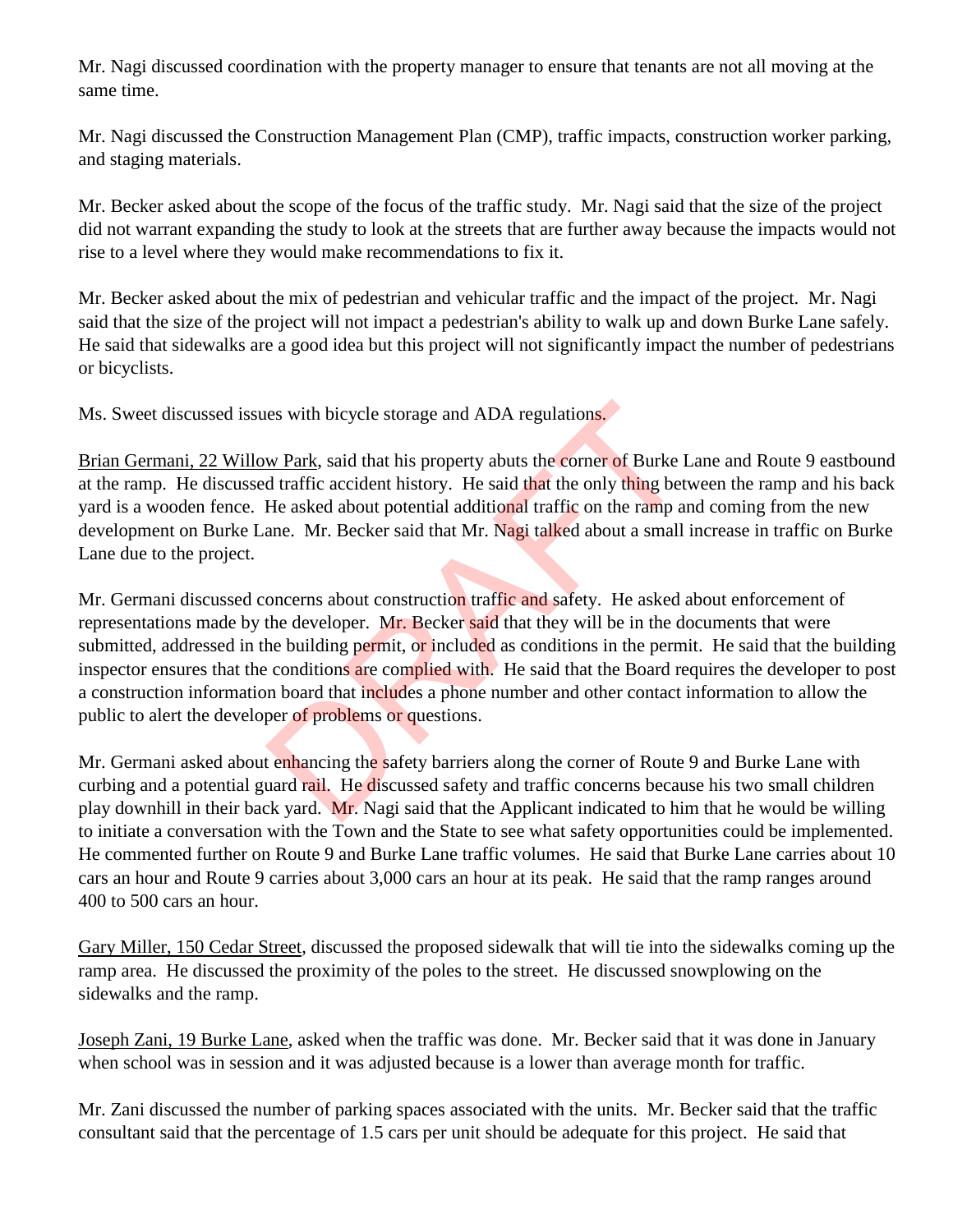arrangements for additional parking per unit will be negotiated with the management company. Mr. Adams said that enforcement actions will be taken if people park on Burke Lane.

Brita Heimarck, 24 Burke Lane, said that 300 to 500 cars on the ramp is significant. She said that they will be adding five to ten cars an hour to an intersection that is already renowned for accidents. Mr. Becker discussed MA DOT jurisdiction of the ramp.

Ms. Heimarck asked about reducing the density of the project. Mr. Seegel discussed 40B projects and ZBA's inability to make the project uneconomic.

Ms. Heimarck questioned whether 16 units is appropriate for that space. She discussed the increase of 10 cars, seriousness of accidents and concern about the cliff at the corner. She said that she disagreed with Mr. Nagi's statement that the additional traffic will be a low impact. She asked about balancing the regional need for affordable housing with the local concerns that originate from this project.

Mr. Hickey said that the Board received comments from DPW that get into detailed changes in the plan that the site engineer is working on or has worked on. He said that having a CMP would be helpful. He discussed concerns about constructability on the site due to the slope. He discussed having a detail on how the walls will be built, OSHA standards on sloping, and impact of the walls close to the property line. Mr. Federico said that they have reached out to Ready Rock for shop drawings. Board received comments from DPW that get into detaile<br>ng on or has worked on. He said that having a CMP wou<br>constructability on the site due to the slope. He discusse<br>SHA standards on sloping, and impact of the walls clos

Mr. Hickey discussed concerns about the walls and the high density of this project, the stormwater infiltration system and maintenance, porous pavement in a parking lot with a 5 percent slope, design and lack of surplus capacity.

Mr. Adams said that he shared Mr. Hickey's concerns about retaining walls and soil and agrees that additional catchment area should be added. He said that the Board will need more details for a system that will handle retention of that much soil. He said that the topographic change requires a large retaining wall. Mr. Becker said that retaining walls over four feet are regulated by the building code.

Mr. Federico said that in addition to asking for shop drawings, they have noted the concerns over any sort of cuts for construction of the wall. He discussed preliminary numbers for the walls, shoring the walls, groundwater concerns, soils, baffles, fabric lining, and underdrain systems. Ms. Sweet said that they will get a certificate from a structural engineer.

Mr. Hickey said that all of the trees on the hill will need to be cleared to scoop out the soil to build the wall. He said that the impact may go beyond the property line and cause loss of trees that are not reflected in the plan. He said that boring data will be required and test pits are shallow and are not indicative of other areas on the property. Mr. Federico said that Ready Rock did not have any concerns about significant impacts to neighbors. Mr. DiSchino said that the trees will not survive without a retaining wall.

Mr. Federico discussed revised plans and addressed DPW's comments.

Ms. Sweet discussed architectural updates including accessibility on first floor units, ramping, taking the management office out, entertainment center and three bedroom unit and garage. She said that updated plans will be provided.